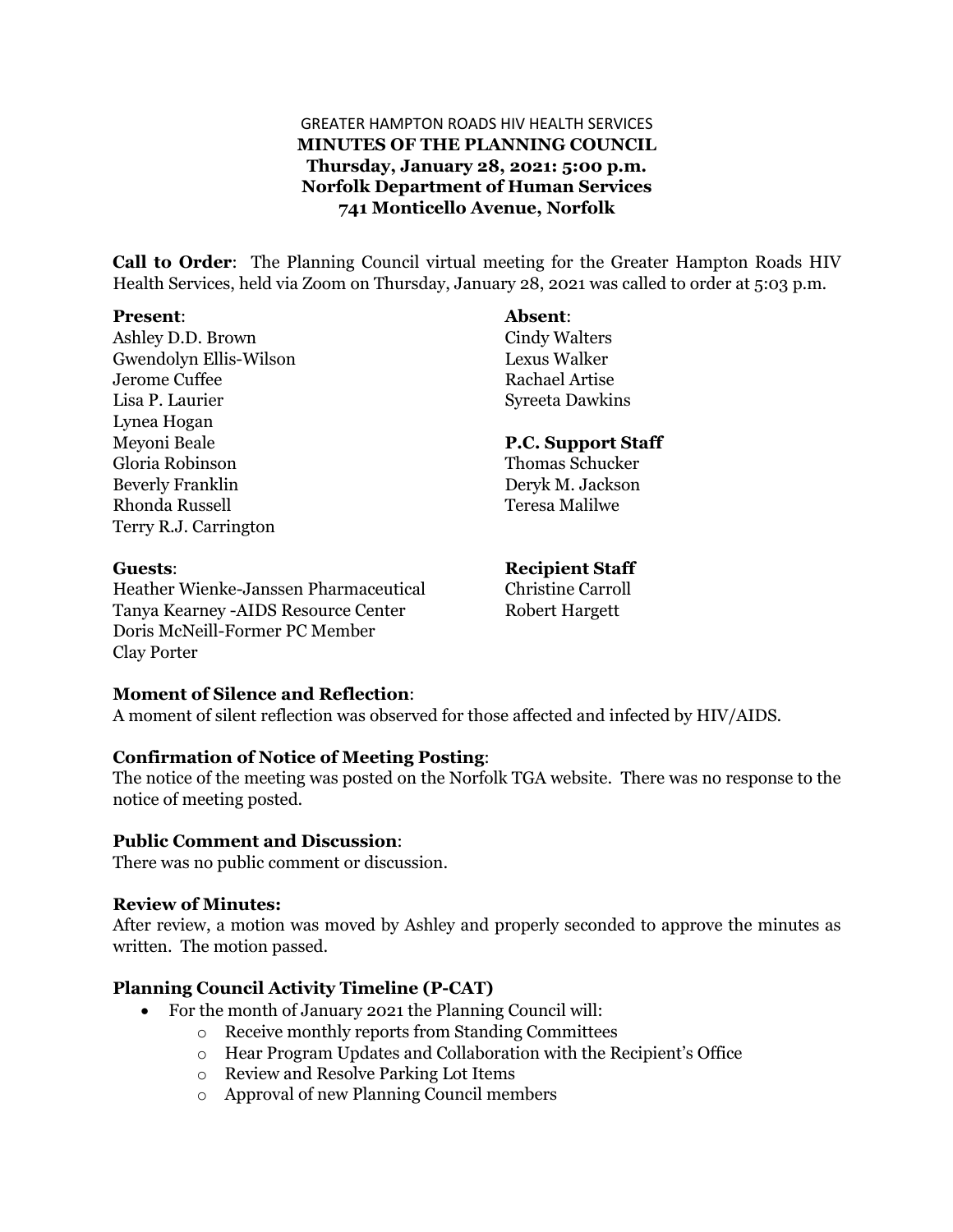o Review Scope of Work and Planning Council Activity Timeline for 2021 grant year.

## **Directives**:

The Planning Council had one month left in the Grant Year. There was agreement to review and approve Directives to the Recipient at the February 25 Planning Council meeting.

## **Committee Reports**:

#### **Community Access Committee**:

The committee met on January 13<sup>th</sup>. The committee discussed the following:

## • **Statewide Consumer Retreat**:

The committee discussed and voted to reschedule the in-person Statewide Consumer Retreat to October  $9<sup>th</sup>$  and  $10<sup>th</sup>$  2021 due to the ongoing pandemic. The initial dates were May 29<sup>th</sup> and 30<sup>th</sup>. The management at the venue have agreed to reschedule the reservation to the proposed dates. The Committee discussed and are planning for a virtual Retreat as an alternative.

## • **The Hague Pharmacy**:

Some Consumers expressed concern that the Hague Pharmacy was no longer filling prescriptions for HIV medications. The Co-Chairs reached out to the Recipient to find out what was going on with the Ryan White Program contract and the Hague Pharmacy. The current information is that there is an agency in the area who will be assisting in filling prescriptions for HIV medications. Further information will be passed on to the consumers as it becomes available. Some consumers had knowledge that Walgreens Pharmacy was assisting in getting the HIV medications to them.

## • **Consumer Survey**:

The QISP Committee is working collaboratively with the Community Access Committee on the consumer survey. The Community Access Committee is working on a consumer survey for data on service delivery during the COVID-19 pandemic and how consumers are doing overall. As a result, the Community Access Committee Co-Chair attended the last QISP Committee meeting and discussed how the two committees will work together. The QISP Committee is working on the Triennial Needs Assessment and will need consumer input. The two Committees are in discussion for more questions on the survey and possibly distribute it through the survey monkey.

## • **Animated Videos**:

The committee would like to start producing short animated videos. However, this will require some funding. The goal is to provide information that will help the Planning Council's recruitment efforts, including information on joining the Planning Council, to information on the upcoming Retreat, Doctor visits, Open Enrolment, and information on Ryan White services. The committee is in the process of creating a budget. The committee is also trying to figure out if that is something the committee would like to do and where it can be posted, where it can be most effective.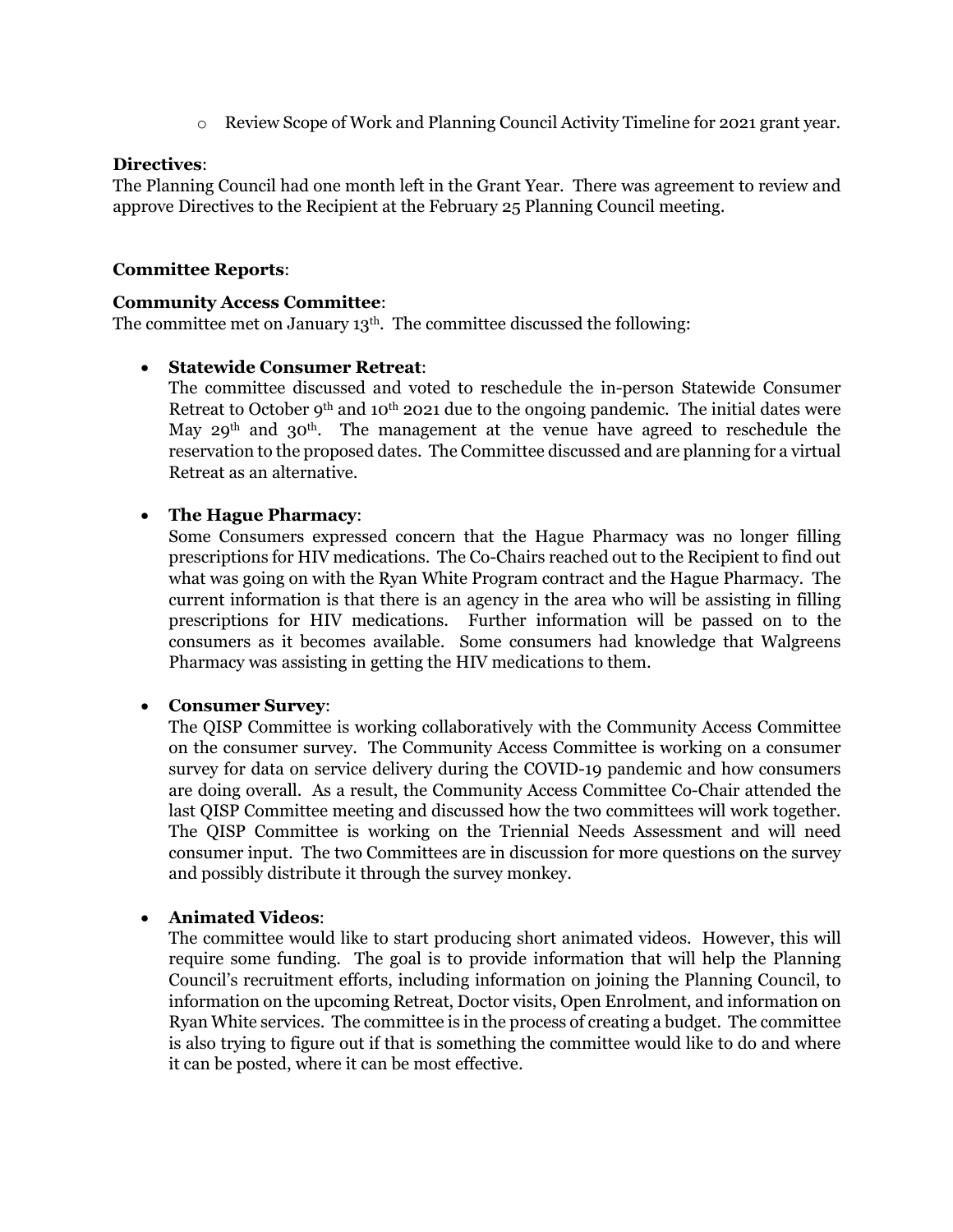• **Request for Assistance with Wi-fi**:

Some Community Access Committee members would like some assistance in paying for Wi-fi or get refunded for Wi-fi so that they can participate in local and Statewide activities that are available, including Planning Council and other meetings. The committee will work to find out how many members are having financial issues and bring some solid data to the Planning Council

The Community Access Committee will meet virtually on Wednesday, February 10th at 6:00 p.m.

# **Membership and Nominations Committee**:

The committee met as scheduled and held an informal meeting because of lack of a quorum. The Planning Council is down on membership at fourteen (14) members after the resignation of one member. The required membership number is fifteen (15). The requirement of unaligned consumers on the Council is 33%. Currently, the Planning Council is at 35% unaligned and will potentially drop to 32% unaligned consumers.

The committee reviewed the Norfolk TGA matrix and focused on the mandated vacant slots on the matrix. The committee discussed some action items on how to boost membership on the Planning Council.

- **Category 7: Hospital Planning Agencies or Health Care Planning Agencies**: An invitation letter will go out to Dr. Dickens.
- **Category 10: State Government – State Medicaid Agency**: The Agency is currently dealing with the COVID-19 pandemic and will be contacted for a Representative when the situation normalizes.
- **Category 13: Representatives of organization with a history of serving children, youth, women and families living with HIV and operating in the area**:

An invitation letter will be sent out to some Pediatric Physicians at CHKD.

- **Category 15: Representatives of formally incarcerated** Ashley will work with the Membership and Nominations committee to identify some individuals recently released from incarceration, not for more than two years. She will report back at the next committee meeting.
- **Category 16: Hepatitis C**:

This category can be filled by someone in either Category 15 or Category 8.

The Council discussed the idea reaching people by radio as a means of recruitment. That is, asking members of the community who are willing to make a difference in their communities by participating on the Council; all within the framework of legality. As it has been proven, the word of mouth is not working anymore as a recruitment tool. People need to see advertisements on billboards, radio, television, social media, and as discussed during the Community Access Committee report, information through animated cartoon videos, etc… Support Staff were requested to look into the legality of some of these types of advertisements.

Heather, from Janssen Pharmaceuticals, who was attending the meeting as a guest, will find out if her organization would be willing to sponsor either a billboard or however, they can assist.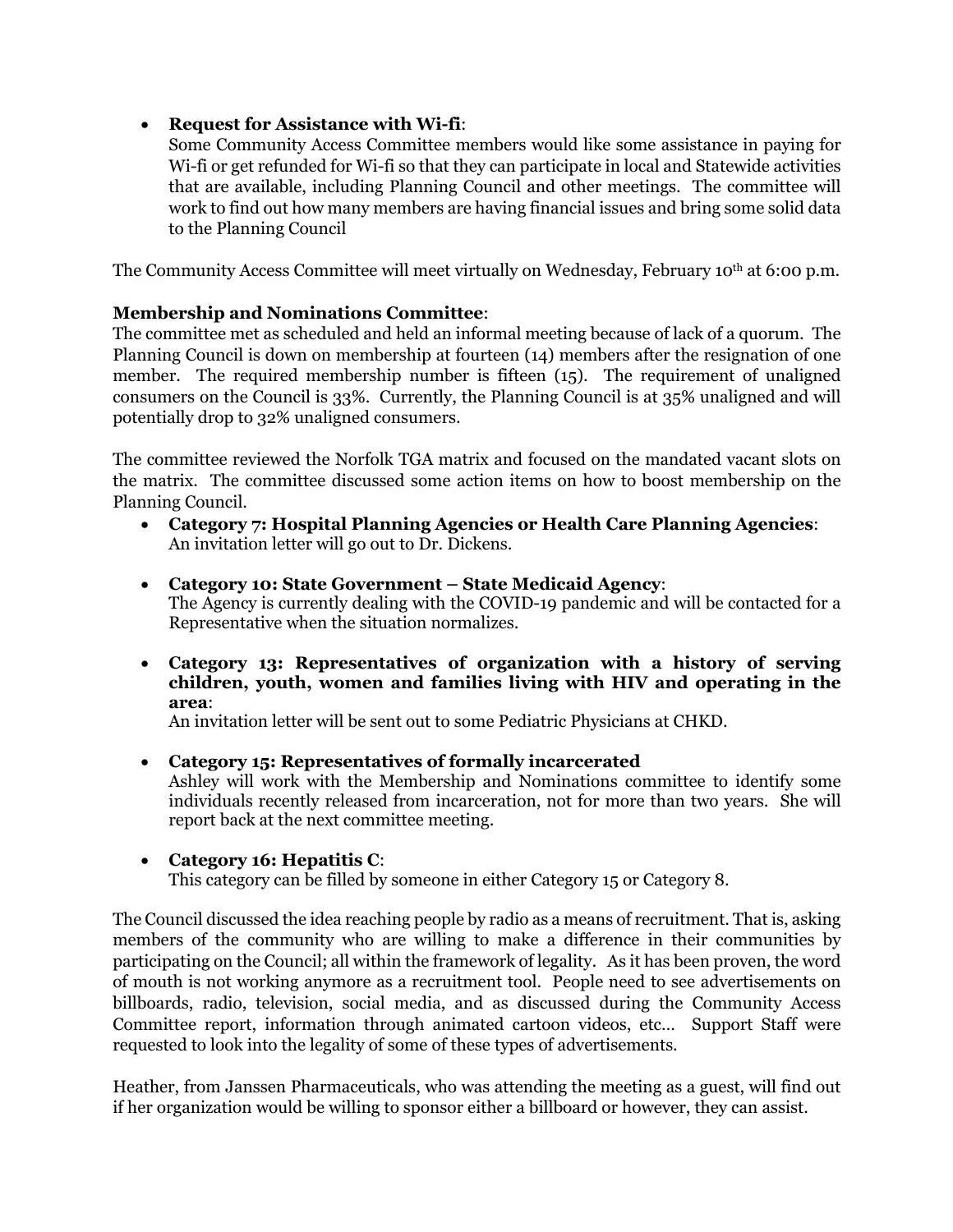Doris, a former Council member and also a guest at the meeting, will find out if ASOs with social media can assist by putting up advertisements on their platforms. There was also a recommendation to use twitter and/or next-door.

Christine, the Ryan White Program Manager, has a video from another jurisdiction that can assist the Council in their membership recruitment efforts. She will give the video to Support Staff for the Community Access Committee to include in their animated video production.

R.J. Carrington volunteered to assist the Community Access Committee in the production of the animated videos. He has the background knowledge for this type of work. This will also assist in cutting the budget requirement.

The Planning Council will discuss further in detail, reports that will be submitted by volunteers on how to help boost recruitment for Planning Council membership at the next Council meeting scheduled for February  $25<sup>th</sup>$  at 5:00 p.m.

# **Quality Improvement/Strategic Planning (QISP) Committee**:

The committee met on January 19, 2021 and discussed plans for the upcoming Triennial Needs Assessment. The committee is working collaboratively with the Community Access Committee on questions for the consumer survey. The QISP Committee will review the responses from the survey which will be in form of a survey monkey and will incorporate it in the Norfolk TGA Triennial Needs Assessment.

The Triennial Needs Assessment is a process that takes place every three year. This is a functional document that is meant to guide what the Planning Council is doing in the TGA and making recommendations from the data therein. The data in the document is also used to make decisions during the Priority Setting and Resource Allocations Process. It is, therefore, important that the Council gets a good snapshot of who to survey and get accurate information as relates to services. Because of the different perception in how services are delivered by providers versus how services are received by consumers, it is important that the Needs Assessment is consumer driven.

# **Priorities, Allocations and Policies Committee**:

The committee met as scheduled and held an informal meeting due to lack of a quorum.

The committee reviewed the Expenditure Summary Report for the period ending November 30, 2020. The target expenditure rate was at 75%. Overall, the TGA was at 63%; 12% under the target expenditure rate. Some service categories were near the target expenditure rate while other services were expending below the target expenditure rate. The committee reviewed some services, such as:

- HIPCSA was at 56%
- Medication Co-Pay was at 58%
- Mental Health Services was at 40%
- Drug Reimbursement was at 32% which also includes the AIDS Pharmaceutical Assistance (Local).

It was noted that some service categories were under-spending because of the COVID-19 pandemic the country was currently going through which has affected some the TGA's service delivery.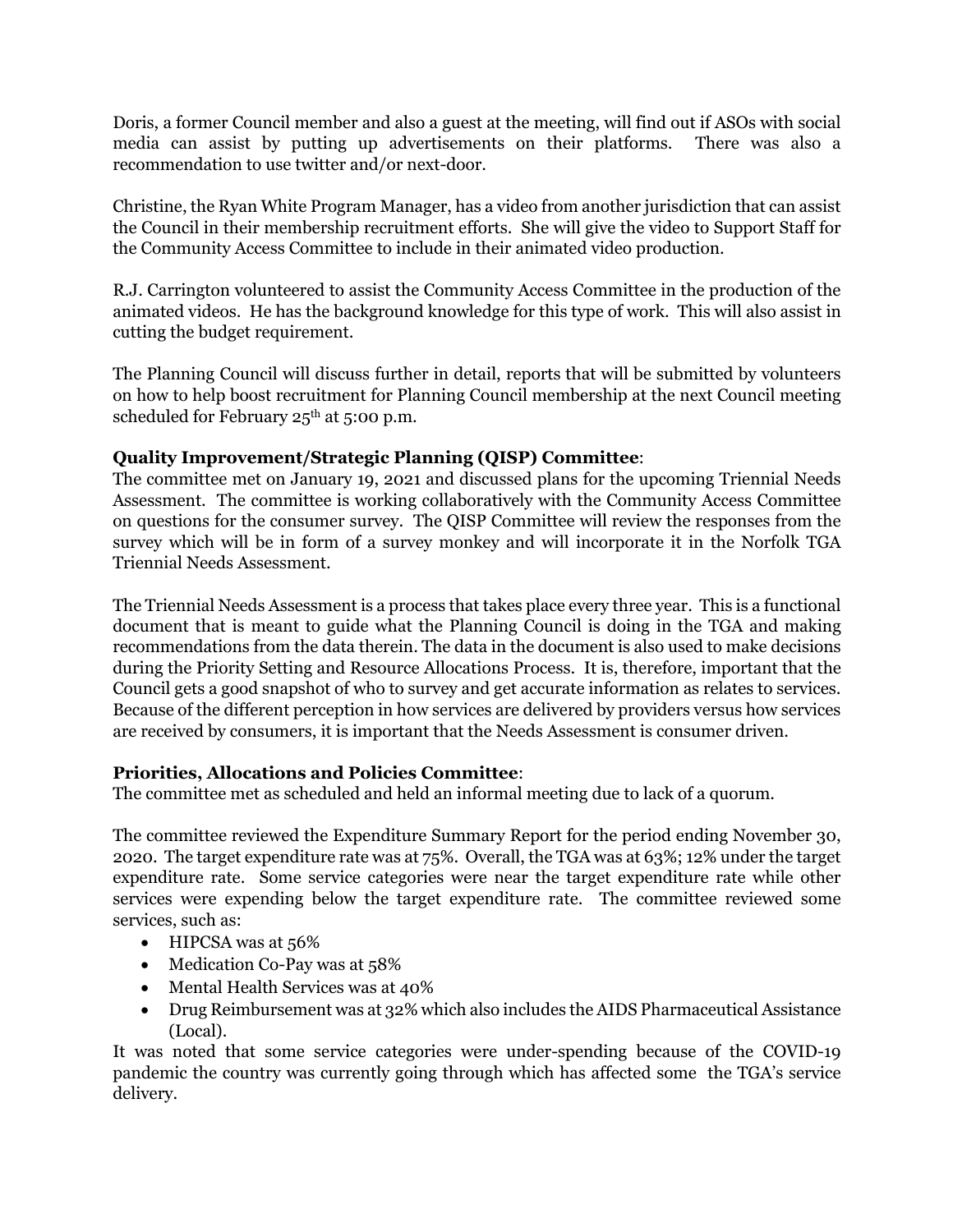It was noted that Food Bank/Home Delivered Meals service category was doing very well. In this regard, the Recipient's Office has a recommendation that although the COVID-19 funds were a on-time award, the TGA can reallocate some leftover funds from the new FY 2021 funding to the Home Delivered Meals component including from the regular funding.

# **Program Updates:**

## **Part A Program Manager's Report**:

For the last two months, staff has been packing to move from the second floor to the fourth-floor office at 741 Monticello Avenue. Computers and telephones are not yet hooked up. Currently, staff is working from home using laptops. The move has been a real challenge for everyone, and she asked for patience while staff make this transition.

# **Part B (VDH) Update:**

The Council reviewed the Part B update. Copies of the Part B update and announcements were emailed to the Planning Council for review prior to the meeting.

# **Part C Update:**

In the absence of a Part C Representative, no Part C update was presented. The report will be emailed to Support Staff for dissemination to the Planning Council.

# **HOPWA Update:**

The HOPWA Representative could not make the meeting. There was, therefore, no HOPWA update. The Co-Chair expressed concern that the Planning Council has not received a HOPWA update for about five months now. There are issues the Council would like to know that affect the consumers, such as the extension of the moratorium on evictions, etc… Doris will find out if the Housing Program Manager at the LGBT Life Center can present a report at the next Council meeting.

## **Training: Overview of the Ryan White Program:**

Support Staff presented a brief PowerPoint of how to read the Expenditure Summary Report as part of the monthly Planning Council Training Plan.

## **Announcements**:

M.A.S.S. is at the end of its fundraising Calendar Campaign: Beauty Beyond my Status, has been completed and the calendars and T-Shirts are on sale for those interested. This year's campaign was different with models and had a local theme to it. It's not only an HIV educational piece, but is also a stigma reduction piece, thanks to Gilead and also Care Network for sponsorship. All proceeds from the sale will go to program income for Minority AIDS Support Services for continued service delivery to the clients in the TGA.

Clay gave an update regarding Senate Bill 1138 (SB1138) which aims to modernize several provisions of the Virginia Code to reflect the current scientific understanding of HIV, removes the ability to violet the human rights of individuals living with HIV, and promotes public health by alleviating the stigma and mistrust of health institutions that contribute to barriers limiting